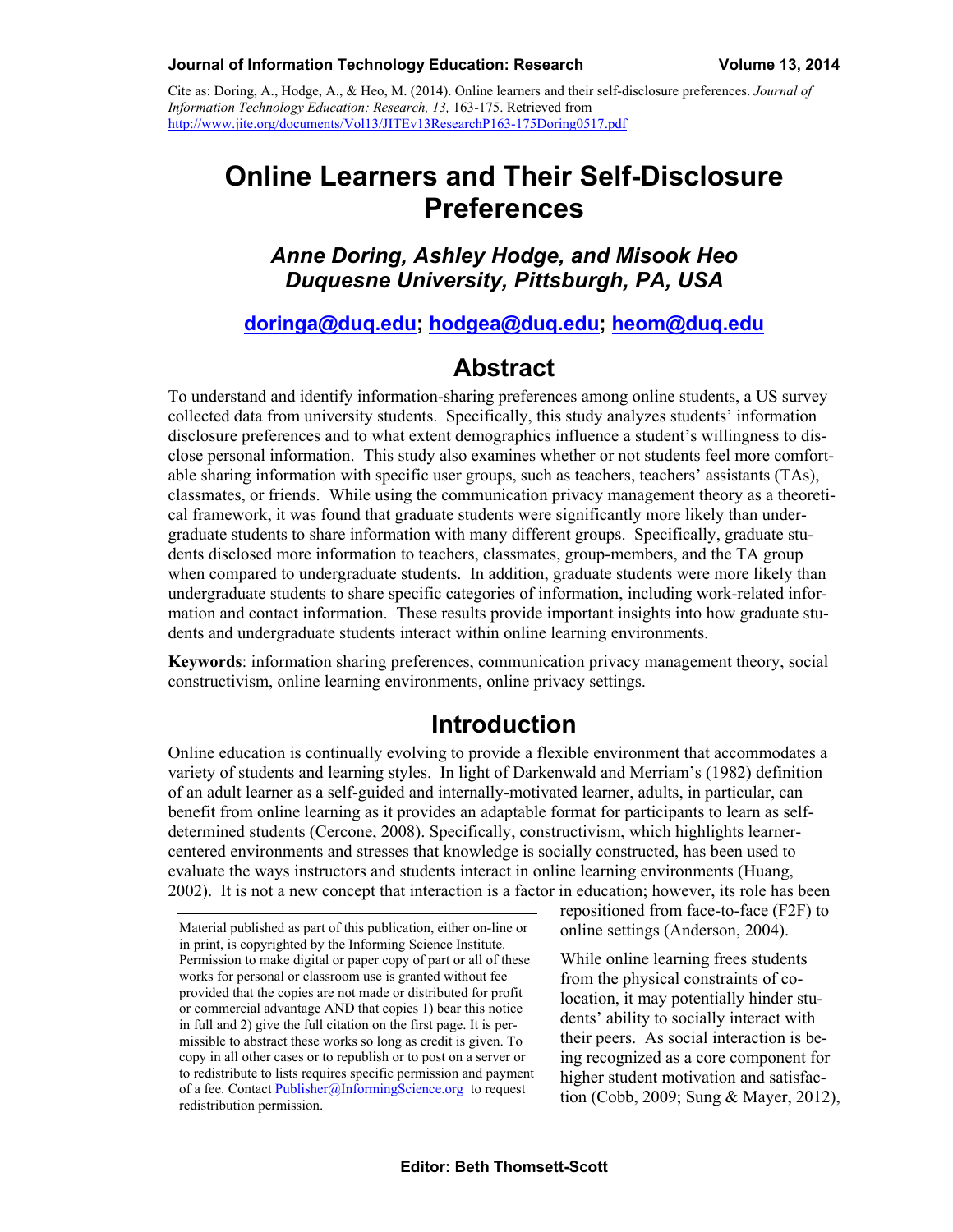it is important that researchers understand students' desire, or lack thereof, to disclose information as a way to promote social interaction connection in online environments.

When designed correctly, online learning environments can address individual learners' preferences and assist learners in attaining their desired level of learning (Ally, 2004). Some researchers suggest that online learning environments may provide a social classroom where students feel more connected to one another when compared to F2F environments (Walther, 1996). More recent studies show these classrooms as environments that foster relationships (Walther & Parks, 2002). Online learning environments that promote discourse among students and instructors can provide learners with a more meaningful learning experience (Kiriakidis, 2008). Additionally, online learning environments can foster collaboration and community building as well as allow for learners to connect with and utilize a greater range of shared resources (Ma & Yuen, 2010).

Social networking systems (SNSs) facilitate the social connections of the participating individuals and support online communities. In SNSs, individuals determine the amount of information being disclosed (Boyd & Ellison, 2008). Used in online learning environments, SNSs can thus promote interaction and socialization among students, support informal learning, build the learning community, and improve motivation (Dabbagh & Kitsantas, 2012; Leskovec, Huttenlocher, & Kleinberg, 2010; Roblyer, McDaniels, Webb, Herman, & Witty, 2010).

The primary goal of this study is to identify privacy and information-sharing preferences among university students. Specifically, this study intends to understand students' information disclosure preferences, and to what extent demographics influence a students' willingness to disclose personal information. The study also looks at whether or not students feel more comfortable sharing information with specific user groups, such as teachers, teaching assistants, classmates, or friends. This information will give insight into the role of social interaction in online environments and the design and implementation of online education.

## **Literature Review**

Online social software, such as SNSs, is a commonly used communication medium among students of higher education. In fact, 90.3 percent of 30,616 undergraduate students enrolled in 115 US institutions reported that they use social networking sites, and this number is steadily increasing (Smith, Salaway, & Caruso, 2009). Unfortunately, however, these students access social networking sites for recreational use, but not necessarily academic use (Alexander, 2008; Forkosh-Baruch & Hershkovitz, 2011; Madge, Meek, Weelens, & Hooley, 2009). While the use of social communication in courses is limited, SNSs can be used in online environments to promote learning and build social connections among learners and instructors (Dabbagh & Kitsantas, 2012). From a social constructivist perspective, online learners require a certain amount of social learning, which is influenced by the learners' ability to foster relationships and socially communicate with others in the online setting (Huang, 2002). SNSs can influence student engagement and social connectivity in online courses (Dabbagh  $\&$  Kitsantas, 2012) and promote interaction and socialization among learners (Leskovec et al., 2010; Livingstone & Brake, 2010; Roblyer et al., 2010). Although SNSs can foster social interaction in online learning, standard implementation does not always result in successful social interaction (Kreijns, Kirschner, & Jochems, 2003). Understanding the social dimension of interaction can enhance the chances of effectively implementing SNSs (Kreijns et al., 2003).

When individuals are physically separated and capable of presenting themselves in carefully defined ways, they can potentially construct a more controlled representation of themselves and avoid the social preconceptions that are sometimes found in F2F environments (Simonson, Smaldino, Albright, & Zvacek, 2000). Privacy concerns may influence a student's willingness to share the information necessary for self-definition, and in turn, hinder social connections made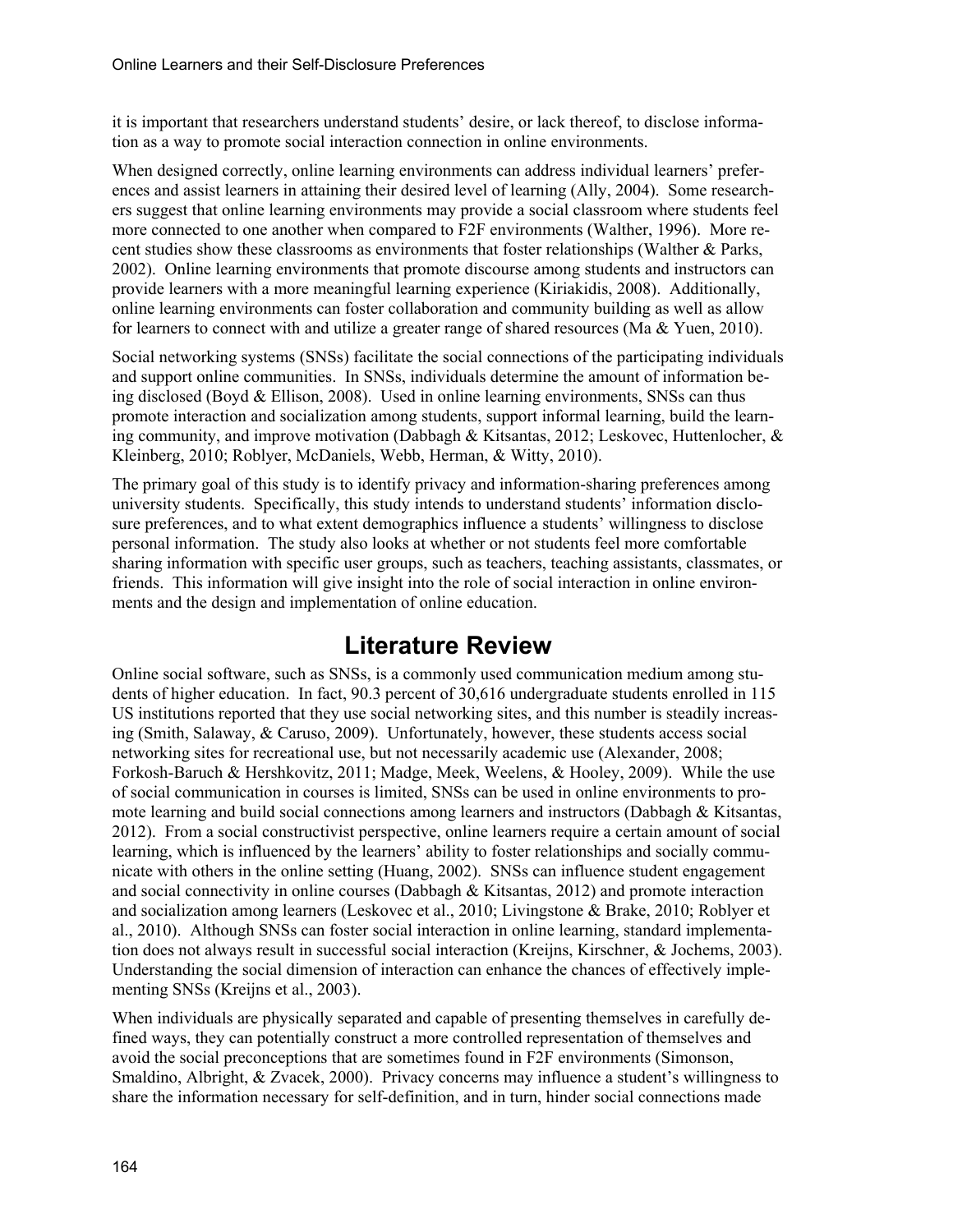within online learning environments (Chen & Bryer, 2012). Researchers, however, disagree on the factors that can influence such privacy concerns. Some suggest that demographics, such as gender and age, may play a role in a student's willingness to connect with their online peers (Junco, 2011). Some comment on conformity as a factor; individuals have a tendency to reveal compliance among those who are involved (e.g., majority talk about a certain topic or share a certain kind of information) (Dron, 2007). Another supposed factor is students' learning styles (e.g., autonomous learners choose to influence the social structure and more dependent learners choose to be more influenced by the social structure) (Dron, 2007). Regardless of the influencing factors, users of SNSs have the ability to control their privacy settings (Stutzman & Kramer-Duffield, 2010). Researchers turn to the Communication Privacy Management (CPM) theory to explain how and why users manage their personal information in SNSs (Child & Petronio, 2011; Metzger, 2007).

Communication Privacy Management (CPM) differentiates between private and public information and outlines a set of rules that are followed when determining which private information to disclose (Petronio, 2002). By defining the borders between private and public information, privacy is carefully balanced with the need to form relationships. Students are more willing to disclose personal information in low-risk environments and less willing to disclose this information in high-risk environments (Metzger, 2007), suggesting that students' perception of risk level determines how much information will be disclosed.

Originally developed to understand how people decide to disclose information, CMP has expanded to include other settings (Metzger, 2007), such as online environments. While examining social network usage in online learning environments, it was found that online students consciously select specific profile information to disclose to particular groups (e.g., the instructor, teaching assistant (TA), classmates, working group members, and existing friends) (Heo, 2011). In line with CPM, the findings show that students carefully weigh their desire to make personal connections with their need to maintain a certain level of privacy. This behavior suggests that not only do students consider privacy when presenting themselves in online environments, but they actively set rules and boundaries to protect specific, personal information.

#### *Research Question Development*

From a social constructivist perspective, the ability of students to make connections and interact with other students is an important aspect of reaching a desired level of social learning when participating in online courses (Huang, 2002). Self-disclosure, one of the factors that positively contributes to social presence (Polhemus, Shih,  $\&$  Swan, 2001), has been witnessed to yield an increase in the quantity and depth of interaction within online learning environments (Swan, 2002), and to help establish a common ground among the learning group (Ziegler, Paulus, & Woodside, 2006). Additionally, recent literature has suggested that participants in online environments carefully reveal specific categories of information in order to self-disclose and connect with others (Chou & Chen, 2009).

While social communities thrive when participants willingly share personal information (Palen  $\&$ Dourish, 2003; Strater & Lipford, 2008), privacy is also an important aspect of the socialization process, as privacy is necessary for intimacy (Gerstein, 1984; Gross & Aquisti, 2005). Acknowledging privacy concerns while facilitating the social aspect of the online community is crucial, as perceptions of community are important to online learning (Song, Singleton, Hill, & Koh, 2004). Within online environments, privacy is often explicitly controlled through profile settings (Strater & Lipford, 2008). Through examining profile settings within online learning environments, researchers and instructors may better understand how online learners balance their privacy concerns with their need to disclose information. In addition to examining online privacy settings, online teaching practices may also benefit from an improved understanding of how individual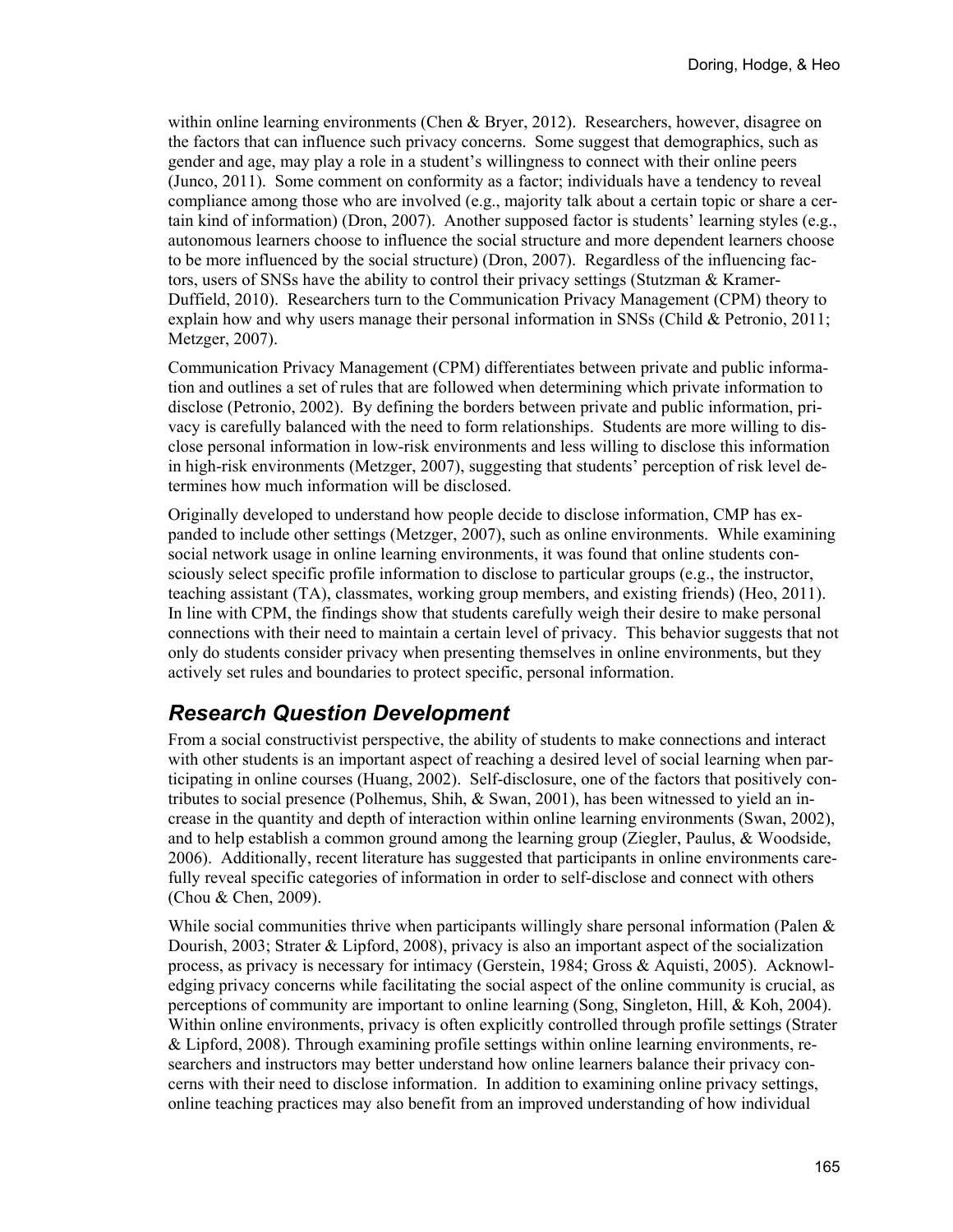student demographics influence disclosure and privacy preferences. By creating the proper balance between privacy and public community, and by considering the various demographic information that may influence perceptions of privacy, students may experience enhanced social learning within their online learning communities.

Based on 99,000 student responses collected across 108 institutions, of which approximately 29,000 indicated they were graduate students and 64,000 indicated they were undergraduate students, the 2011 national online learners' priorities report (Noel-Levitz, 2011) revealed the following: over three years between 2008 and 2011, the majority of the online learners are females (female: 67%, male: 33%), enrolled at an undergraduate program (undergraduate: 66%, graduate: 34%, other: 4%), range in age from 25 to 44 years old (25-34 years: 30%, 35-44 years: 28%, 45- 54 years: 20%, 24 and under: 15%, 55 and over: 7%), and are employed full-time while working on their degrees (full-time: 61%, other: 39%) (Noel-Levitz, 2011). Acknowledging the current online learners' demographic profile, this study examined whether the profiles (gender, degree program, and age) influence how these learners balance communication privacy concerns and the desire to disclose information. Specifically, the following two research questions (RQ) are sought after:

- RQ 1. Are certain demographics more willing to disclose to particular groups in relation to others (i.e. the instructor, teacher's assistant(s)  $(TA(s))$ , classmates, group members, close friends)?
- RQ 2. Are certain demographics more willing to disclose particular types of information (e.g., personal, appearance, work-related, educational-background, course-specific, and contact information)?

# **Method**

#### *Recruitment*

Using Wilson's (1997) text titled, "Distance Degrees" as a guide, the first step in the recruitment process was to identify education programs that offer online courses. After higher education programs were identified, course instructors were identified and contacted through email. An email invitation was distributed to 6,500 identified email addresses, asking for the instructors' support by forwarding the research invitation message to their students. Undergraduate and graduate students were invited to participate; the only requirement was experience with online courses at the time of recruitment.

## *Participants*

The population size was unknown because it was not clear how many students received the invitations from their instructors; however, because sample size does not change much for populations larger than 20,000, a sample size of 377 was set to obtain a 95% confidence level with 5% margin of error and 50% response distribution. When the target sample of completed surveys was collected through Zoomerang, a commercial online survey service, the survey link was deactivated. Participants' demographic information is illustrated in Table 1.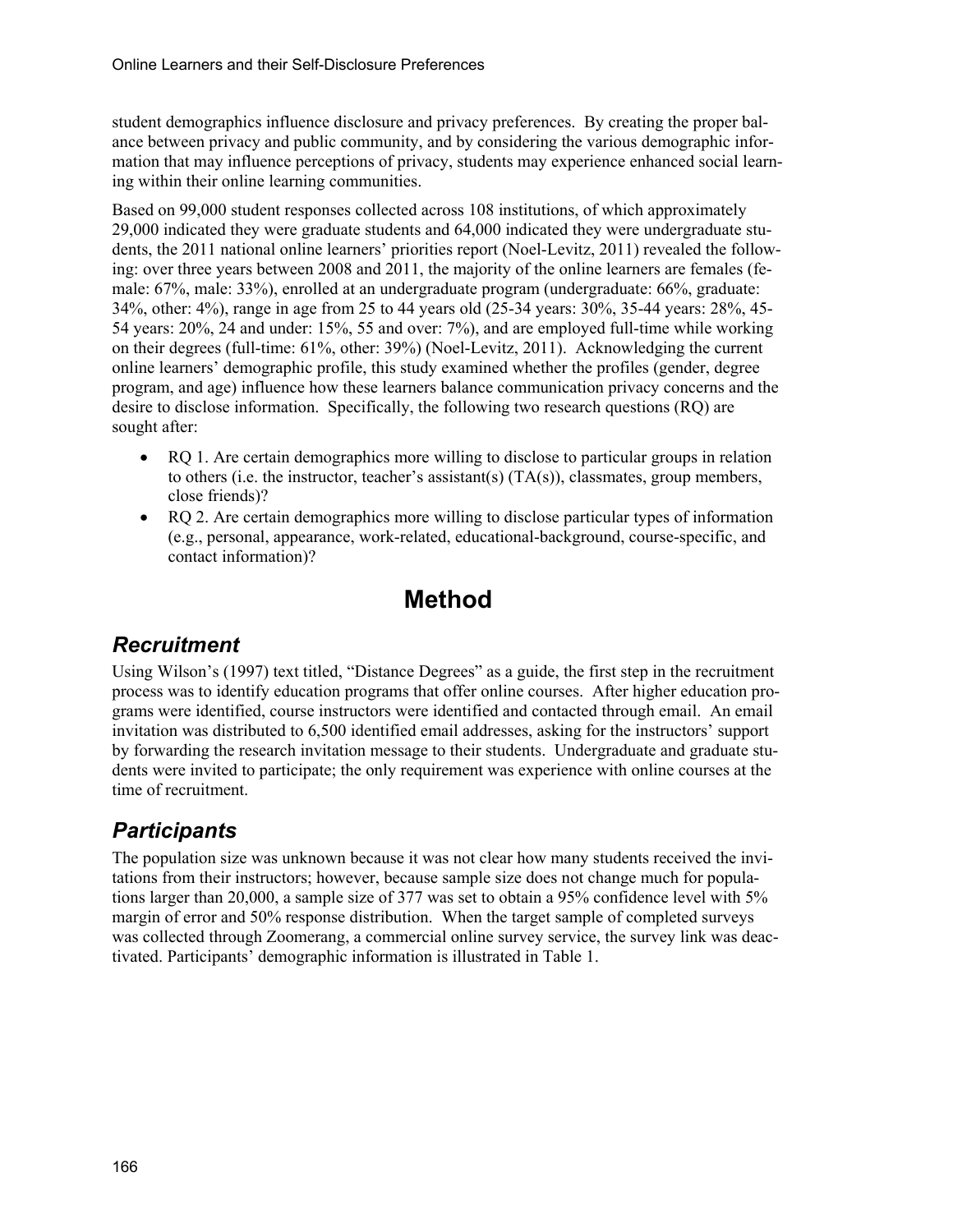٦

| Category                      | <b>Ranges</b>      | Percent |  |  |  |
|-------------------------------|--------------------|---------|--|--|--|
| Age                           | $18 - 25$          | 35.54   |  |  |  |
|                               | $26 - 39$          | 38.99   |  |  |  |
|                               | Over 40            | 25.46   |  |  |  |
| Gender                        | Male               | 21.75   |  |  |  |
|                               | Female             | 78.25   |  |  |  |
| <b>Educational enrollment</b> | Undergraduate      | 30.77   |  |  |  |
|                               | Graduate           | 69.23   |  |  |  |
| <b>Employment status</b>      | Not employed       | 15.92   |  |  |  |
|                               | Employed part-time | 31.30   |  |  |  |
|                               | Employed full-time | 50.66   |  |  |  |
|                               | Self-employed      | 2.12    |  |  |  |

**Table 1: Demographic characteristics of participants** 

#### *Instrument*

 $\overline{\phantom{a}}$ 

Literature was reviewed on the topic of social awareness, and a pool of survey questions was generated. The questionnaire was reviewed by a panel of faculty in the field of education, in order to establish face validity. The newly-created questionnaire was then pilot tested to a group of 56 online course taking students at a medium size private university in a Northeastern State.

The survey contained two categories of questions. The first category of questions (a total of 21 questions) collected participants' demographic information, e.g., "What is your gender?", and online learning experiences, e.g., "How many online courses are you taking currently?" The second category of questions (a total of 52 questions) collected the data representing participants' social awareness within online classroom settings, e.g., "In an online course during the first few weeks of the semester/quarter, what kind of personal information is most effective with helping you to get acquainted with people?"; and group-specific confidentiality questions within online classroom settings, e.g., "In an online course, of the following people, to whom are you willing to share your major information? - teacher, teaching assistant or mentor, classmates, coursework group members, personally close friends in class, and none of the above."

Social information that students gather in online settings to become acquainted with others (Use $ful = 1$ ; Not Useful = 0) and willingness to disclose relationship-based online information (Will $ing = 1$ ; Non-willing = 0) were scored using a dichotomous procedure. To ensure the internal consistency of the dichotomous survey scores of the sample, a series of Kuder-Richardson Formula 20 (KR-20) tests were computed. Calculated KR-20 alpha coefficients of reliability were 0.82, 0.77 and 0.99, respectively. User responses for each audience group and information category were computed  $(0 = Not share with any one; 5 = Share with all audience groups) for analy$ sis. The measured reliabilities using Cronbach's alpha were .873 and .906, respectively.

## **Results**

Due to the non-normality of the data, unequal variances between groups, and unequal sample sizes, a Kruskal-Wallis test was conducted to evaluate differences in participants' willingness to share information with various audience groups. Differences in age group were also analyzed using Kruskal-Wallis tests. For tests with only two groups, such as gender and degree programs, a Mann-Whitney U test was conducted to again account for the non-normality of the data, unequal variables between groups, and unequal sample sizes. A large number of group comparisons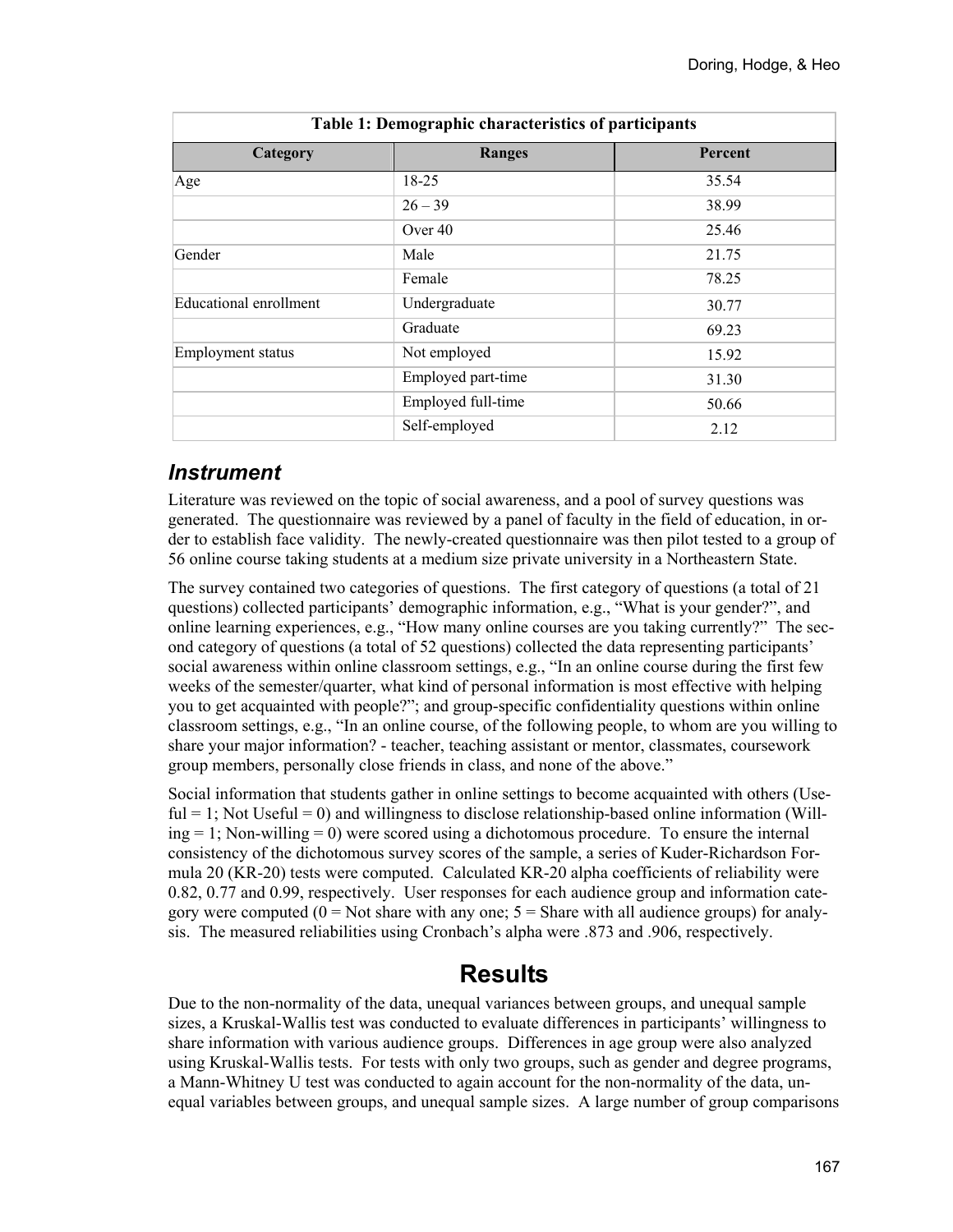were generated; to counteract the problem of multiple comparisons, the Bonferroni correction method was used and an individual alpha level of 0.001 was set to control Type 1 error.

Among the studied demographic categories, only the degree program category demonstrated group differences in self-disclosure with varied audience groups. Results showed that graduate students (over 25 years: 81.6%; 18-25 years: 18.4%) were consistently more willing than undergraduate students (18-25 years: 74.1%; over 25 years: 25.9%) to share more information with each audience group; significant results at the .001 level appeared within the teacher  $(z = -4.58, p$  $< .001$ ), the classmates, (z = -4.97, p  $< .001$ ), the group-members (z = -3.23, p  $< .001$ ), and the TA ( $z = -4.19$ ,  $p < .001$ ). In addition, undergraduate students were more likely than graduate students to withhold information from all groups  $(c^2(2, N=310) = 18.77, p<.001)$ . Participants' willingness to disclose information to the friends did not differ significantly at the .001 as it relates to degree programs. Table 2 outlines the mean and standard deviations for each group.

| Table 2: Mean and standard deviation values for each group |               |           |                 |           |  |  |
|------------------------------------------------------------|---------------|-----------|-----------------|-----------|--|--|
| Category                                                   | Undergraduate |           | <b>Graduate</b> |           |  |  |
|                                                            | M             | <b>SD</b> | M               | <b>SD</b> |  |  |
| Teacher                                                    | 22.02         | 7.07      | 26.34           | 4.82      |  |  |
| <b>Classmates</b>                                          | 16.42         | 6.76      | 20.82           | 5.64      |  |  |
| Group-members                                              | 16.53         | 7.76      | 21.27           | 6.71      |  |  |
| Friends                                                    | 21.07         | 7.58      | 22.18           | 7.65      |  |  |
| <b>TA</b>                                                  | 18.31         | 8.32      | 23.25           | 6.27      |  |  |
| No Group                                                   | 5.00          | 3.65      | 2.99            | 2.03      |  |  |
| <b>Average of All</b><br><b>Means</b>                      | 16.56         |           | 19.48           |           |  |  |

Degree program, again, demonstrated group differences in self-disclosure of types of information. Results showed that graduate students were consistently more willing than undergraduate students to share all categories of information; a significant difference at the .001 level appeared in the work category ( $z = -4.46$ ,  $p < .001$ ) and contact information category ( $z = -4.52$ ,  $p < .001$ ). Table 3 outlines the mean and standard deviation values that represent specific categories of information.

**Table 3: Mean and standard deviation values for specific categories of information** 

| Category                              | Undergraduate |           | <b>Graduate</b> |           |  |  |
|---------------------------------------|---------------|-----------|-----------------|-----------|--|--|
|                                       | M             | <b>SD</b> | M               | <b>SD</b> |  |  |
| Personal Informa-<br>tion             | 18.62         | 6.54      | 21.21           | 5.46      |  |  |
| Appearance Infor-<br>mation           | 9.07          | 6.04      | 11.41           | 5.70      |  |  |
| Work Information                      | 16.80         | 6.97      | 22.05           | 4.82      |  |  |
| Education Informa-<br>tion            | 18.75         | 4.69      | 20.99           | 3.94      |  |  |
| Course Information                    | 20.45         | 10.52     | 22.78           | 9.48      |  |  |
| Contact Information                   | 10.65         | 4.52      | 15.41           | 5.97      |  |  |
| <b>Average of All</b><br><b>Means</b> | 15.72         |           | 18.98           |           |  |  |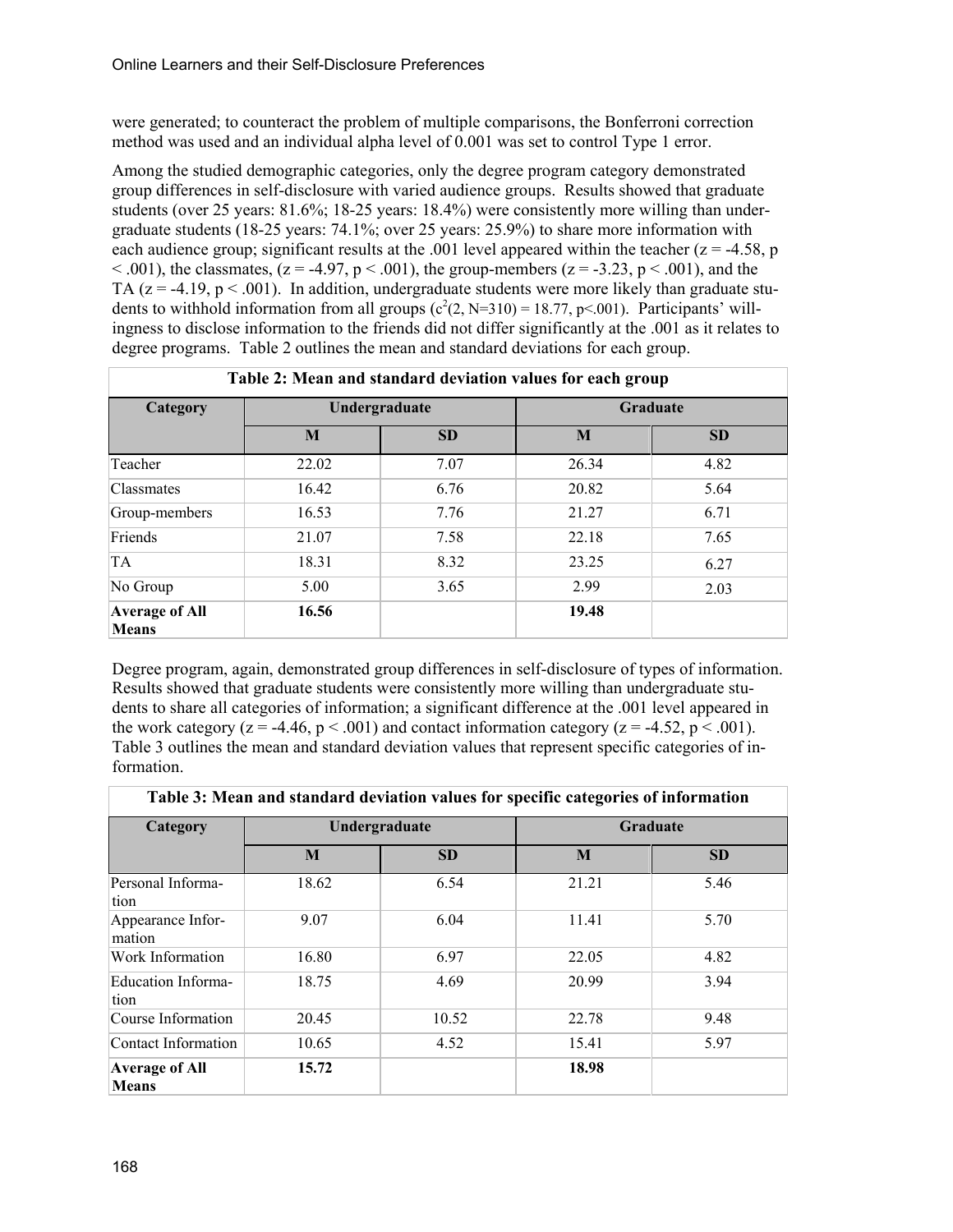# **Discussion**

The results of the study provide important insights into how graduate students and undergraduate students differ in their management preferences of privacy settings in online learning environments; however, no significant differences were found between gender and age.

While previous research suggests that gender can determine the extent to which a student will disclose private information (Barak & Gluck-Ofri, 2007; Petronio, 2002), the current study, as highlighted by Fogel and Nehmad (2009), found that gender was not a discriminating factor for self-disclosure preference. Research in the area of psychology has suggested that females perceive more positive benefits related to information disclosure when compared to males (Petronio & Martin, 1986), but recent literature in online privacy preferences does not necessarily support this implication (Acquisti  $&$  Gross, 2006). The current study found that male and female students demonstrate relatively similar information disclosure preferences, suggesting that both genders balance privacy concerns with information disclosure preferences in a comparable manner. It should be noted, however, that the majority of the study's participants were female (78.25%), which may have influenced the results.

Recent literature has also shown that younger students tend to be less concerned with privacy when compared to older students (Tufekci, 2008) and has proven that the amount of selfdisclosure is diminished as age increases (Kisilevich, Ang, & Last, 2011; Nosko, Wood, & Molema, 2009). This study's findings, however, showed no preference difference between the three age groups (18-25; 26-39; 40 and over). Research focusing on age and information disclosure habits often show that younger participants are more willing than older participants to place less value on personal information, such as political views and sexual orientation (Stutzman, 2006); yet, the current study surveyed students within similar educational settings, and focused on less personal, identifying information, such as personal photos.

The current study's findings suggest a significant relationship between degree type and information disclosure preferences: Graduates students were more willing than undergraduate students to share specific categories of information (personal, appearance, work, education, course, and contact information), particularly work and contact information. In line with CPM, undergraduate students, who possess less relevant and incomplete work and contact information profiles, may feel these categories do not fall in line with the rules and boundaries for acceptable informationsharing habits (Petronio, 2002). In light of findings highlighted by Gross and Aquisti (2005), participants' perceptions of the benefits associated with information disclosure determine the online privacy behavior. CPM posits that students weigh the risks of disclosing particular information in an online environment such that the lower the perceived risk the more likely they will disclose information. These findings suggest that graduate students are more willing than undergraduate students to favor personal connections over privacy needs.

When looking at the different groups of users (teachers, classmates, group members, friends, and TAs), graduate students were also more willing than undergraduate students to share information with teachers, classmates, group members, and TAs. While this study did not examine motivation factors in relation to privacy concerns, the literature indicates that graduate students exhibit stronger intrinsic motivation than undergraduate students (Rovai, Ponton, Wighting, & Baker, 2007); as self-motivated learners have a desire to make interpersonal connections and assimilate their personality according to their surroundings (Gagne & Deci, 2005), graduate students are likely to disclose more information to a diverse set of users in order to reach a higher level of social learning. These findings again show a trend for graduate students to relinquish a certain level of privacy in return for reaching a higher level of social learning.

In support of CPM, these two major findings reveal that graduate students, who are often recognized as more self-motivated learners, prioritized their desire to make personal connections over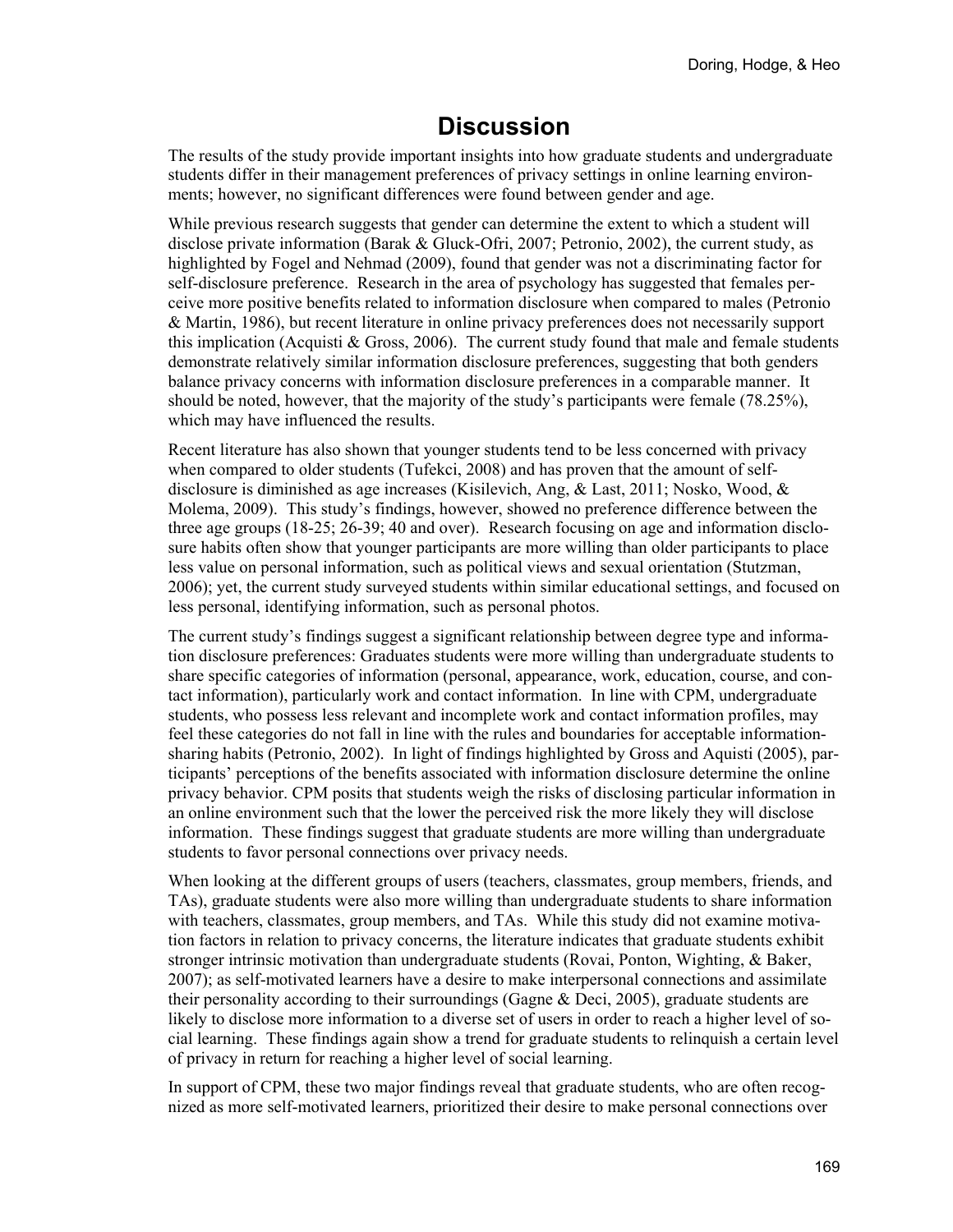their need to maintain privacy boundaries. This behavior shows that students, including both undergraduate and graduate students, consider privacy when presenting themselves in online environments, but actively set rules and boundaries according to their desire to actively participate in a social learning environment. As social learning plays an important role in the success of an online learning environment (Huang, 2002), these findings suggest that instructors and practitioners need to be cautious of privacy boundaries when attempting to conduct social learning activities. By employing technology such as communication privacy and disclosure management systems (see Heo, 2011), instructors may provide environments where online students actively configure privacy settings based on information type and group (teachers, classmates, etc.), giving students more control over individual privacy boundaries.

#### *Limitations*

While the results provide insights for online learners' social behavior and information disclosure preferences, a few limitations need to be noted. First, the study was based upon the self-reported views and preferences from an online questionnaire without observation of actual behaviors of online learners. Since there often exists discrepancy between stated preferences and actual behavior of privacy among online users (giving away more information about themselves than their stated preferences) (Berendt, Günther, & Spiekermann, 2005), online learners' actual information disclosing behavior could differ from what was reported in this study. Future in-depth studies using methods of observation is recommended to further extend our understanding of online learners' information sharing preferences and actual practices.

Second, the analysis was made based upon the demographic information provided by the participants. Personal motivation and learning styles, which were outside the scope of the current study, may provide another point of view regarding students' willingness and unwillingness to disclose information. Examining learners' personal information may supplement the findings of the current study and possibly reveal learning styles that could explain individual motivation for certain social behaviors.

Finally, the various groups, including teachers, classmates, group members, friends, and TAs, were classified according to their academic and/or professional position. This study's findings indicate that graduate students were more willing to disclose information to all of the groups with the exception of the friends group. The results may provide a different perspective if research were to focus on whether the students understand the roles of these particular groups (teachers, classmates, etc.) and if there is a perceived benefit in the relationship according to the student. Perhaps examining the learners' perceptions of their already established relationships could provide additional insight into information disclosure behavior.

# **Conclusions**

Using CPM as a theoretical framework, the study originally assessed age, gender, and the degree program as indicators of information-sharing preferences. Results revealed that among the categories of demographics examined, degree program is the only predictor of information disclosure preferences. The results showed that graduate students were significantly more likely than undergraduate students to share information with many different groups, including teachers, classmates, group-members, and the TA group. In addition, graduate students were more likely than undergraduate students to share all categories of information, especially work-related information and contact information.

While this study focused on privacy preferences, future studies may benefit from studying motivations that support information disclosure habits. In support of CPM, we speculate that different levels of learners have various motivations for disclosing information to certain groups of people.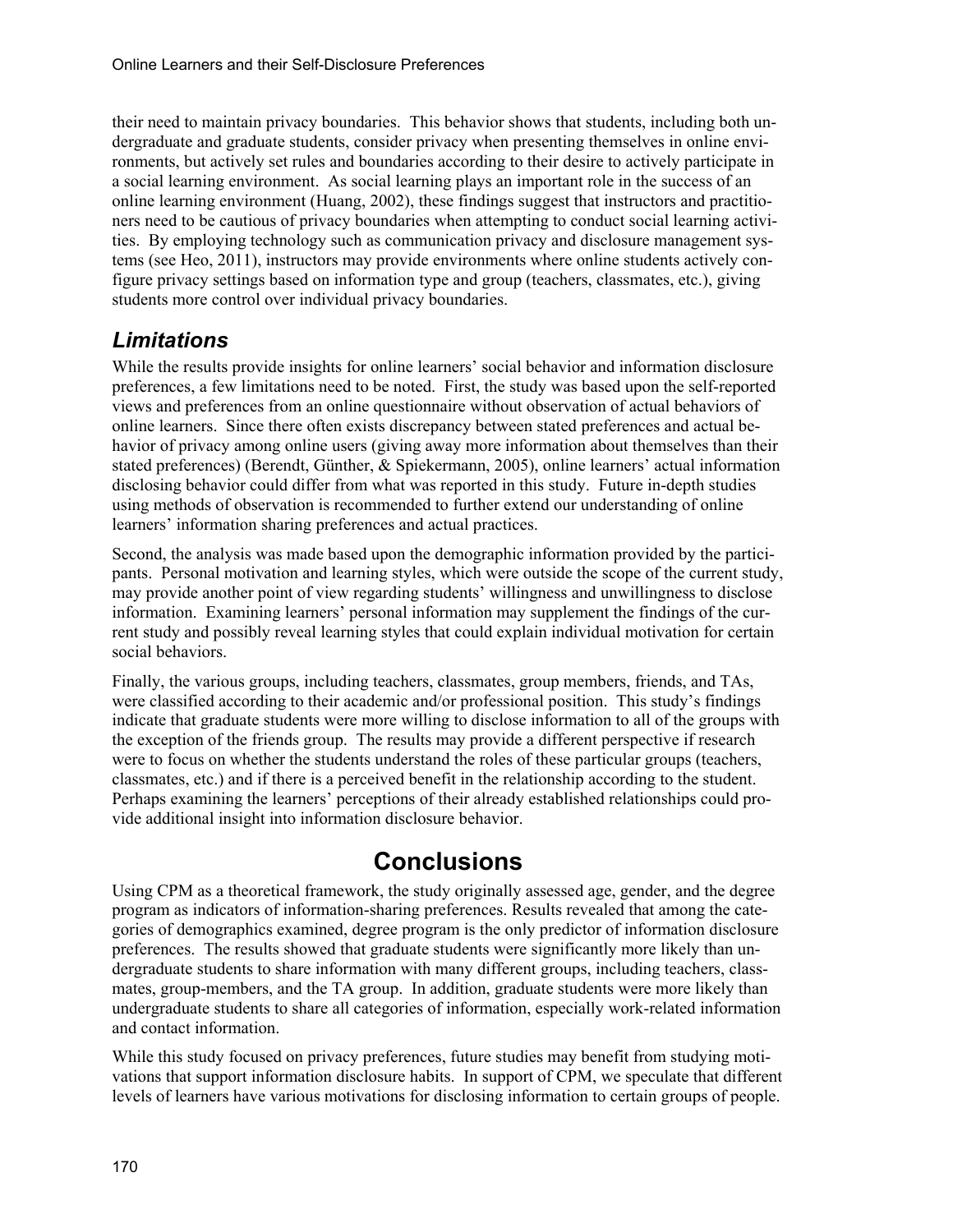For example, graduate students may perceive developing relationships with their professors, fellow classmates and TAs as beneficial. Therefore, future research can examine online learners' perceived relationship with different groups of users to confirm their motivations for revealing otherwise private information. Future research could also compare the amount of information the learner actually holds with the amount of information that is disclosed. These findings could reveal whether the learner is withholding information that actually exists or if they are simply not disclosing because there is minimal information to reveal.

Finally, future research may link information disclosure habits with students' perceived social presence in online learning environments. The Social Presence Theory (SPT), which suggests that communication is directly associated with the level at which people feel socially aware of each other (Richardson & Swan, 2003), may help future researchers further explore the importance of students' information disclosure habits. Students' perceived level of learning in online learning environments has been shown to directly correlate with their perceived level of social interaction (Richardson  $\&$  Swan, 2003). Such results indicate that students who are more actively engaged in online learning environments, and who are able to make connections with other students, tend to succeed in online courses (Richardson & Swan, 2003). Future research may further explain online learners' willingness or unwillingness to disclose information by identifying particular perceptions of learners and whether these perceptions are connected to learners' motivational needs and online social presence.

#### **References**

- Acquisti, A., & Gross, R. (2006). Imagined communities: Awareness information sharing, and privacy on the Facebook. In P. Golle & G. Danezis (Eds), *Proceedings of 6th Workshop on Privacy Enhancing Technologies* (pp. 36–58). Cambridge, UK: Robinson College. Retrieved from <http://privacy.cs.cmu.edu/dataprivacy/projects/facebook/facebook2.pdf>
- Alexander, B. (2008). Social networking in higher education. In R. N. Katz (Ed.), *The tower and the cloud: Higher education in the age of cloud computing* (pp. 197-201). Washington, D.C.: EDUCAUSE.
- Ally, M. (2004). Foundations of educational theory for online learning. In T. Anderson & F. Elloumi (Eds), *Theory and practice of online learning* (pp. 3-31)*.* Canada: Athabasca University.
- Anderson, T. (2004). Toward a theory of online learning. In T. Anderson & F. Elloumi (Eds), *Theory and practice of online learning* (pp. 33-60). Canada: Athabasca University.
- Barak, A., & Gluck-Ofri, O. (2007). Degree and reciprocity of self-disclosure in online forums. *Cyber Psychology & Behavior, 10,* 407-417. doi:10.1089/cpb.2006.9938
- Berendt, B., Günther, O., & Spiekermann, S. (2005). Privacy in e-commerce: Stated preferences vs. actual behavior. *Communications of the ACM, 48,* 101-106. doi:10.1145/1053291.1053295
- Boyd, D. M., & Ellison, N. B. (2008). Social network sites: Definition, history, and scholarship. *Journal of Computer-Mediated Communication, 13*(1), 210-230. doi:10.1111/j.1083-6101.2007.00393.x
- Cercone, K. (2008). Characteristics of adult learners with implications for online learning design. *AACE Journal*, *16*, 137-159. Retrieved from <http://www.editlib.org/p/24286>
- Chen, B., & Bryer, B. (2012). Investigating instructional strategies for using social media in formal and informal learning. *The International Review of Research in Open and Distance Learning, 13,* 87-104. Retrieved from<http://www.irrodl.org/index.php/irrodl/article/view/1027/>
- Child, J. T., & Petronio, S. (2011). Unpacking the paradoxes of privacy in CMC relationships: The challenges of blogging and relational communication on the internet. In K. B. Wright & L. M. Webb (Eds.), *Computer-mediated communication in personal relationships* (pp. 21-40.) New York: Peter Lang. Retrieved from http://www.heinz.cmu.edu/~acquisti/shb/Petronio.pdf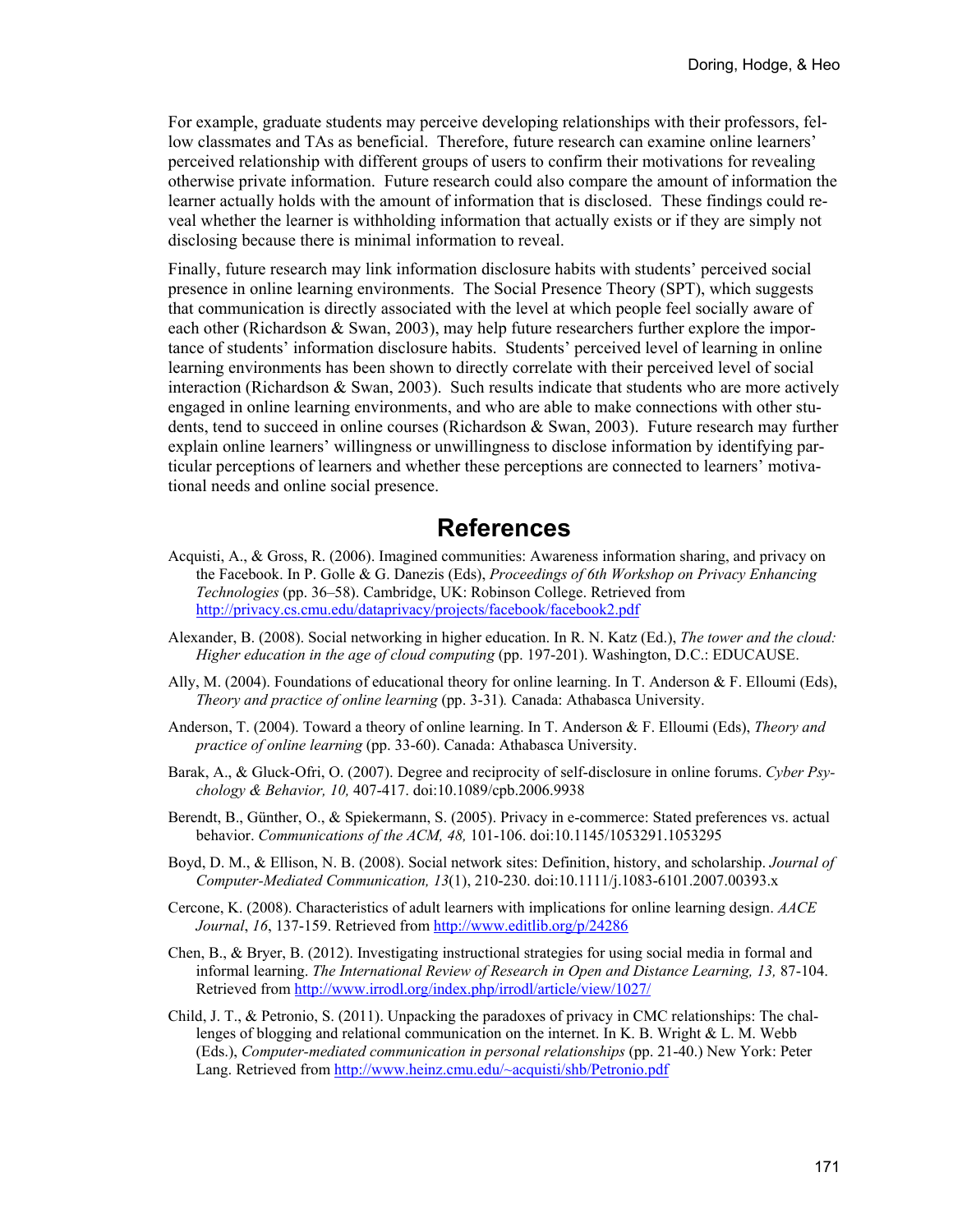- Chou, P.-N., & Chen, W.-F. (2009). Name-display feature for self-disclosure in an instant messenger program: A qualitative study in Taiwan. *Informing Science and Information Technology, 6,* 113-126. Retrieved from<http://iisit.org/Vol6/IISITv6p113-126Chou651.pdf>
- Cobb, S. C. (2009). Social presence and online learning: A current view from a research perspective. *Journal of Interactive Online Learning, 8*(3), 241-254. Retrieved from <http://www.ncolr.org/jiol/issues/pdf/8.3.4.pdf>
- Dabbagh, N., & Kitsantas, A. (2012). Personal learning environments, social media, and self-regulated learning: A natural formula for connecting formal and informal learning. *Internet and Higher Education, 15,* 3-8. doi:10.1016/j.iheduc.2011.06.002
- Darkenwald, G. G., & Merriam, S. B. (1982). *Adult education: Foundations of practice.* New York, NY: Harper & Row.
- Dron, J. (2007). Designing the undesignable: Social software and control. *Journal of Educational Technology and Society*, *10*, 60-71. Retrieved from [http://www.ifets.info/journals/10\\_3/5.pdf](http://www.ifets.info/journals/10_3/5.pdf)
- Fogel, J., & Nehmad, E. (2009). Internet social network communities: Risk taking, trust, and privacy concerns. *Journal of Computers in Human Behavior, 25,* 153-60. doi:10.1016/j.chb.2008.08.006
- Forkosh-Baruch, A., & Hershkovitz, A. (2011). The use of social networks by higher-education institutes in Israel. *Proceedings of the Chais conference on instructional technologies research 2011: Learning in the digital era*, pp. 14-20. Retrieved from [http://shoham.openu.ac.il/chais2011/download/Forkosh\\_Hershkovitz.pdf](http://shoham.openu.ac.il/chais2011/download/Forkosh_Hershkovitz.pdf)
- Gagne, M., & Deci, E. L. (2005). Self-determination theory and work motivation. *Journal of Organizational Behavior, 25,* 331-362. doi:10.1002/job.322
- Gerstein, S. (1984). Intimacy and privacy. In F. D. Schoeman (Ed.), *Philosophical dimensions of privacy: An anthology*. Cambridge,UK: Cambridge University Press.
- Gross, R. & Acquisti, A. (2005). Information revelation and privacy in online social networks (the Facebook case). *Proceedings from the 2005 ACM Workshop on Privacy in the Electronic Society, New York, NY,* 71-80. doi:10.1145/1102199.1102214
- Heo, M. (2011). Communication privacy disclosure management: An empirical study of socialization support in a pseudo-online class. *Journal of Interactive Online Learning, 10*, 76-95.
- Huang, H. M. (2002). Toward constructivism for adult learners in online learning environments. *British Journal of Educational Technology, 33*, 27-37. doi:10.1111/1467-8535.00236
- Junco, R. (2011). The relationship between frequency of Facebook use, participation in Facebook activities, and student engagement. *Computers & Education, 58*, 162-171. doi:10.1016/j.compedu.2011.08.004
- Kiriakidis, P. (2008). Online learner satisfaction: Learner-instructor discourse. *College Teaching Methods & Styles Journal, 4*, 11-18. Retrieved from <http://etec.hawaii.edu/proceedings/2007/kiriakidis.pdf>
- Kisilevich, S., Ang, C. S., & Last, M. (2011). Large-scale analysis of self-disclosure patterns among online social networks users: A Russian context. *Knowledge and Information Systems, 32*(3), 609-628. doi:10.1007/s10115-011-0443-z
- Kreijns, K., Kirschner, P. A., & Jochems, W. (2003). Identifying the pitfalls for social interaction in computer-supported collaborative learning environments: A review of research. *Computers in Human Behavior, 19,* 335-353. doi:10.1016/S0747-5632(02)00057-2
- Leskovec, L., Huttenlocher, D., & Kleinberg, J. (2010). Signed networks in social media. *Proceedings of the 28th ACM Conference on Human Factors in Computing Systems* (pp. 1361-1370). Atlanta, GA: ACM. doi:10.1145/1753326.1753532
- Livingstone, S., & Brake, D. (2010). On the rapid rise of social networking sites: New findings and policy implications. *Children and Society, 24,* 75-83. doi:10.1111/j.1099-0860.2009.00243.x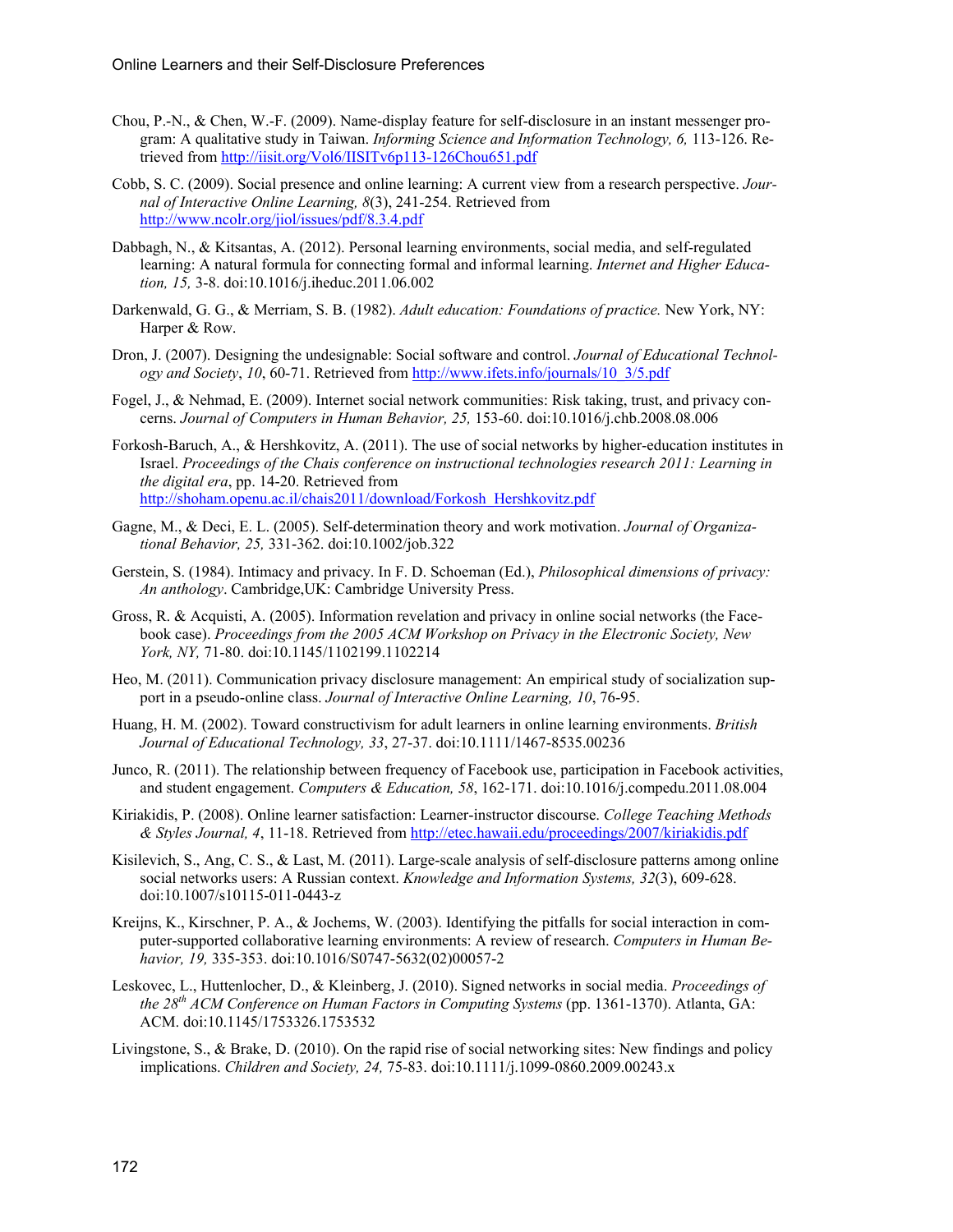- Ma, W. W. K., & Yuen, A. H. K. (2010). Understanding online knowledge sharing: An interpersonal relationship perspective. *Computers & Education, 56,* 210-219. doi:10.1016/j.compedu.2010.08.004
- Madge, C., Meek, J., Wellens, J., & Hooley, T. (2009). Facebook, social integration and informal learning at university:'It is more for socialising and talking to friends about work than for actually doing work'. *Learning, Media and Technology*, *34*(2), 141-155.
- Metzger, M. J. (2007). Communication privacy management in electronic commerce. *Journal of Computer-Mediated Communication, 12*, 335-61. doi:10.1111/j.1083-6101.2007.00328.x
- Noel-Levitz (2011). *Priorities survey for online learners*. Retrieved from https://www.noellevitz.com/upload/Papers\_and\_Research/2011/PSOL\_report%202011.pdf
- Nosko, A., Wood, E., & Molema, S. (2009). All about me: Disclosure in online social networking profiles: The case of FACEBOOK. *Computers in Human Behavior, 26*, 406–418. doi:10.1016/j.chb.2009.11.012
- Palen, L., & Dourish, P. (2003). Unpacking "privacy" for a networked world. *CHI Letters, 5*, 129-136. doi:10.1145/642611.642635
- Petronio, S. (2002). *Boundaries of privacy: Dialectics of disclosure*. New York, NY: State University of New York Press.
- Petronio, S., & Martin, J. N. (1986). Ramifications of revealing private information: A gender gap. *Journal of Clinical Psychology, 42,* 499-506. doi:10.1002/1097-4679(198605)42:33.0.CO;2-I
- Polhemus, L., Shih, L.-F., & Swan, K. (2001). *Virtual interactivity: The representation of social presence in an online discussion.* Paper presented at the Annual Meeting of the American Educational Research Association, Seattle, WA.
- Richardson, J. C., & Swan, K. (2003). Examining social presence in online courses in relation to students' perceived learning and satisfaction. *Journal of Asynchronous Learning Networks, 7*, 68-88. Retrieved from [https://www.ideals.illinois.edu/bitstream/handle/2142/18713/RichardsonSwan%20JALN7\(1\).pdf?sequ](https://www.ideals.illinois.edu/bitstream/handle/2142/18713/RichardsonSwan%20JALN7(1).pdf?sequence=2) [ence=2](https://www.ideals.illinois.edu/bitstream/handle/2142/18713/RichardsonSwan%20JALN7(1).pdf?sequence=2)
- Roblyer, M. D., McDaniel, M., Webb, M., Herman, J., & Witty, J. V. (2010). Findings on Facebook in higher education: A comparison of college faculty and student uses and perceptions of social networking sites. *The Internet and Higher Education, 13*, 134-140. doi:10.1016/j.iheduc.2010.03.002
- Rovai, A. P., Ponton, M. K., Wighting, M. J., & Baker, J. D. (2007). A comparative analysis of student motivation in traditional classroom and e-learning courses. *International Journal on E-Learning, 6*, 413-432. Retrieved from http://www.eric.ed.gov/ERICWebPortal/search/detailmini.jsp? nfpb=true& &ERICExtSearch Search [Value\\_0=EJ763593&ERICExtSearch\\_SearchType\\_0=no&accno=EJ763593](http://www.eric.ed.gov/ERICWebPortal/search/detailmini.jsp?_nfpb=true&_&ERICExtSearch_SearchValue_0=EJ763593&ERICExtSearch_SearchType_0=no&accno=EJ763593)
- Simonson, M., Smaldino, S., Albright, M., & Zvacek, S. (2000). *Teaching and learning at a distance: Foundations of distance education*. Upper Saddle River, NJ: Merrill
- Smith, S., Salaway, G., & Caruso, J. (2009). *The ECAR study of undergraduate students and information technology, 2009* (Volume 6). Retrieved from EDUCAUSE Center for Applied Research website: <https://net.educause.edu/ir/library/pdf/ers0906/rs/ERS0906w.pdf>
- Song, L., Singleton, E. S., Hill, J. R., & Koh, M. H. (2004). Improving online learning: Student perceptions of useful and challenging characteristics. *The Internet and Higher Education*, *7*(1), 59-70. doi:10.1016/j.iheduc.2003.11.003
- Strater, K., & Lipford, H. R. (2008). Strategies and struggles with privacy in an online social networking community. In *Proceedings of the 22nd British HCI Group Annual Conference on People and Computers: Culture, Creativity, Interaction-Volume 1* (pp. 111-119). Chicago: British Computer Society.
- Stutzman, F. (2006). An evaluation of identity-sharing behavior in social network communities*. iDMAa Journal, 3*. Retrieved from [http://www.units.muohio.edu/codeconference/papers/papers/stutzman\\_track5.pdf](http://www.units.muohio.edu/codeconference/papers/papers/stutzman_track5.pdf)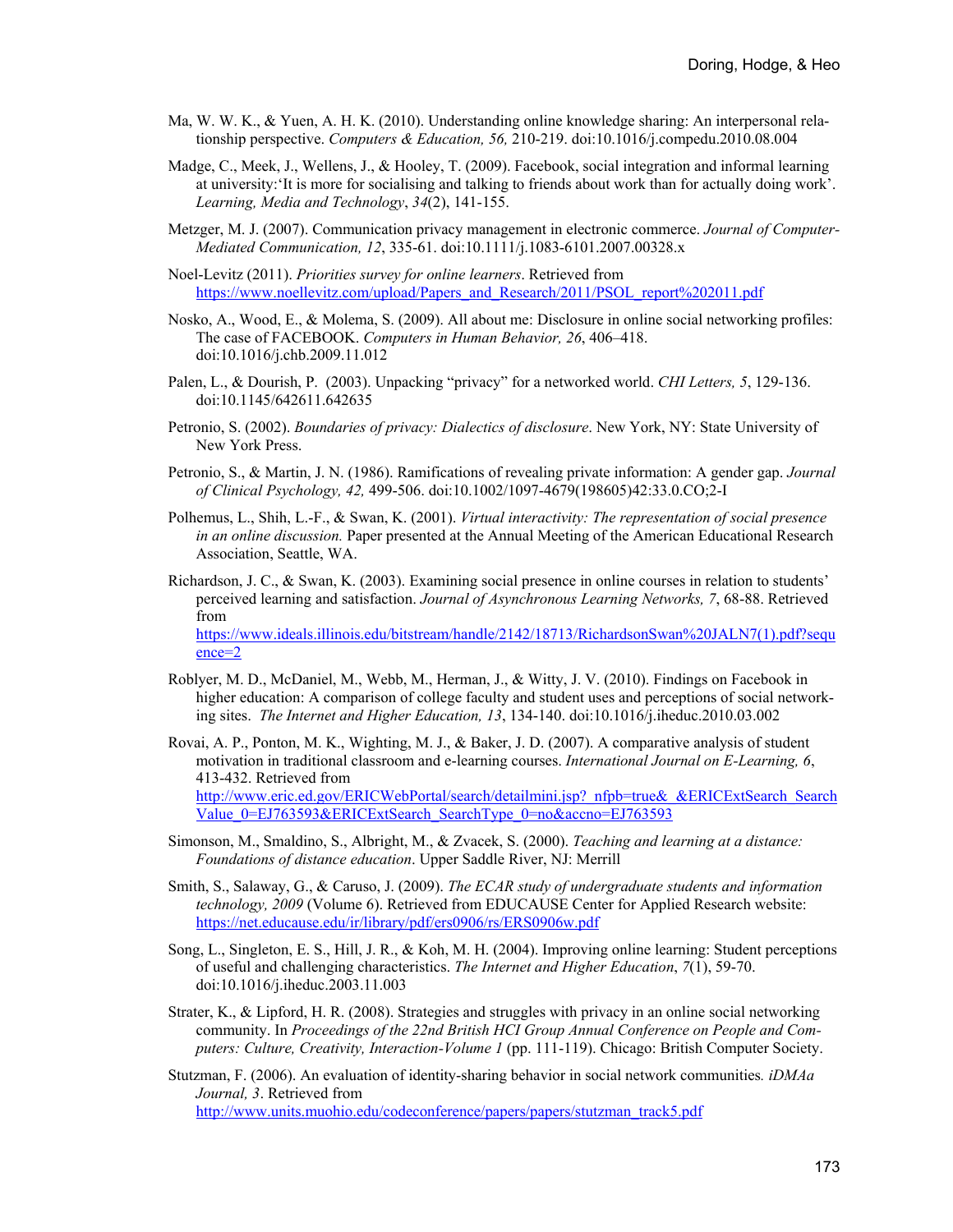- Stutzman, F., & Kramer-Duffield, J. (2010, April). Friends only: Examining a privacy-enhancing behavior in Facebook. In *Proceedings of the 28th international conference on Human factors in computing systems* (pp. 1553-1562). ACM. doi:10.1145/1753326.1753559
- Sung, E., & Mayer, R. E. (2012). Five facets of social presence in online distance education. *Computers in Human Behavior, 28*(5), 1738-1747. doi:10.1016/j.chb.2012.04.014
- Swan, K. (2002). Building learning communities in online courses: The importance of interaction. *Education, Communication & Information, 2,*2 3-49. doi:10.1080/1463631022000005016
- Tufekci, Z. (2008). Can you see me now? Audience and disclosure regulation in online social network sites. *Bulletin of Science Technology Society, 28*, 20-36. doi:10.1177/0270467607311484
- Walther, J. B. (1996). Computer-mediated communication impersonal, interpersonal, and hyperpersonal interaction. *Communication Research*, *23*(1), 3-43. doi:10.1177/009365096023001001
- Walther, J. B., & Parks, M. R. (2002). Cues filtered out, cues filtered in. In M. L. Knapp & J. A. Daly (Eds), *Handbook of interpersonal communication* (pp. 529-563). Thousand Oaks, CA: Sage.
- Wilson, M. (1997). *Distance degrees*. Kearney, NE: Morris Publishing.
- Ziegler, M., Paulus, T., & Woodside, M. (2006). Creating a climate of engagement in a blended learning environment. *Journal of Interactive Learning Research, 17*, 295-318. Retrieved from <http://www.editlib.org/p/6286>



# **Biographies**

**Anne T. Doring** is a doctoral student enrolled in the Instructional Technology program at Duquesne University. Her research concentrations include knowledge creation and social presence within Learning Management Systems as well as teacher leadership and development. She may be contacted at doringa@duq.edu.



**Ashley Hodge** is a doctoral candidate in the Instructional Technology program at Duquesne University. Her main research concentrations are teaching and learning with online social network systems and professional learning communities in education. She may be contacted at [hodgea@duq.edu](mailto:hodgea@duq.edu) .